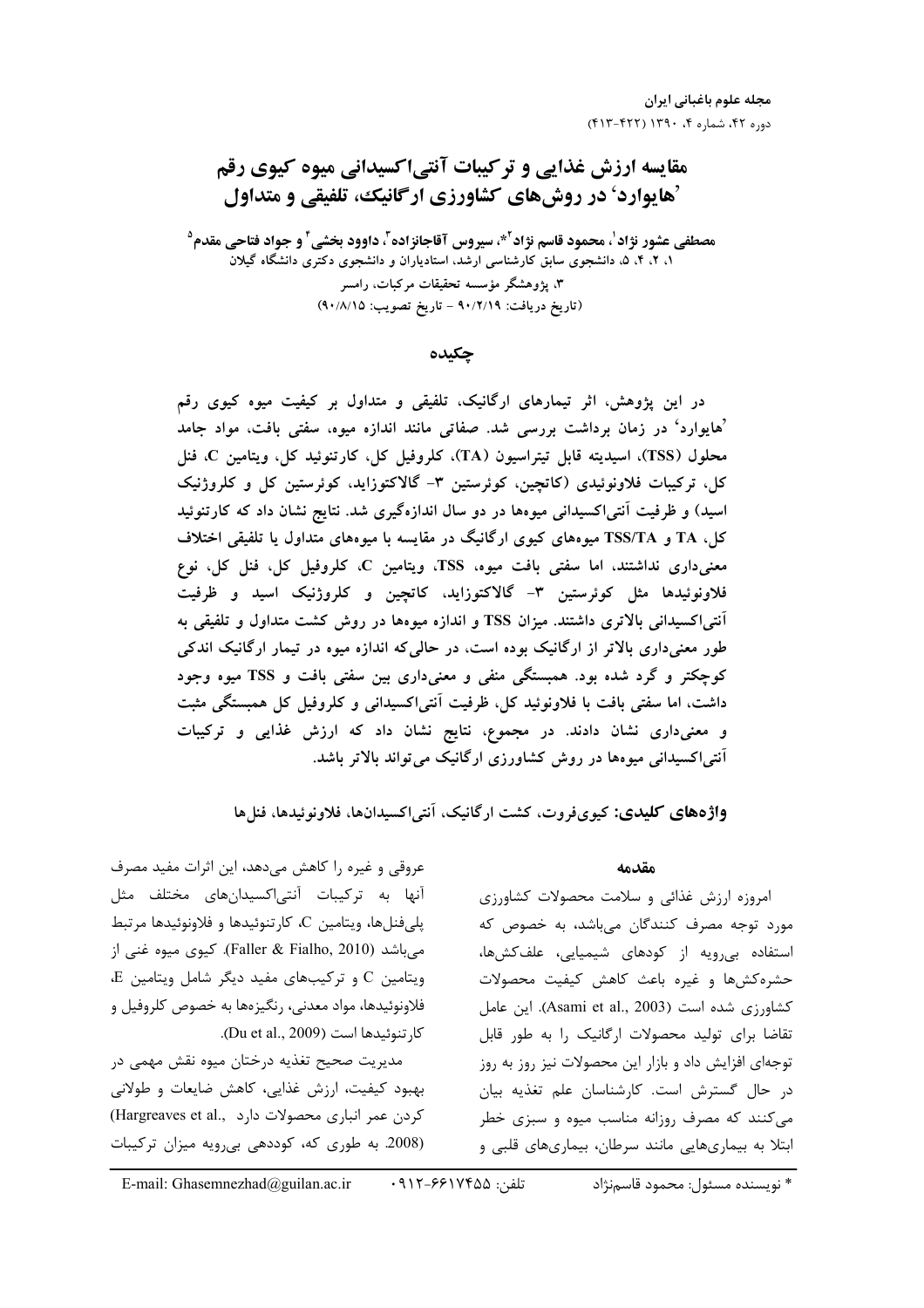درختان کیوی ماده به نر ۸:۱ بوده است. فاصله درختان از همدیگر ۶×۶ و به صورت داربستی از نوع تی بار<sup>۱</sup> تربیت شده بودند و رقم گرده دهنده نر نیز <sup>7</sup>توموری<sup>6</sup> بوده است. مقدار کود شیمیایی مصرف شده در تیمار متداول و تلفیقی به ازای هر درخت شامل اوره (۱/۵ كيلوگرم)، سولفات يتاسيم (١ كيلوگرم)، فسفات آمونيوم (۰/۵ كيلوگرم)، سولفات منيزيم (۴۰۰ گرم)، سولفات روی (۲۰۰ گرم)، سولفات منگنز (۲۰۰ گرم) بود. همچنین مقدار کود حیوانی مورد استفاده در تیمار ارگانیک به ازای هر درخت ۳۰ کیلوگرم مخلوطی از کود گوسفندی و گاوی به نسبت ۱:۱ بود. برای کنترل علفهای هرز سطح باغ در تیمار ارگانیک و تلفیقی از روش وجین دستی و دستگاه علفزن موتوری ولی در روش متداول از علفکش رانداب (گلایفوزیت<sup>۲</sup>) به میزان چهار لیتر در هکتار در دو نوبت در طول فصل رشد استفاده شد. همچنین برای مبارزه با آفت شپشک توت<sup>۳</sup> در درختان تیمار متداول از حشرهکش درسبان به میزان ۲ در هزار در نیمه اول تیر ماه استفاده شد، ولی در تیمار ارگانیک و تلفیقی از هیج آفتکشی استفاده نشد. برداشت میوهها زمانی انجام شد که مواد جامد محلول (TSS) میوهها در حدود ۷ رسیده بودند و بلافاصله پس از برداشت صفات مختلف زیر ارزیابی شدند. ارز بابی صفات

برای اندازهگیری TSSاز دستگاه رفرکتومتر چشمی مدل Atago-ATC-20 E ساخت کشور ژاپن با دامنه ۲۰-۰ درصد استفاده شد. میزان اسید قابل تیتر (TA) با روش تیتراسیون با سود ۰/۱ نرمال اندازهگیری شد و حجم سود مصرفی برای محاسبه اسیدیته بر حسب اسید غالب (سیتریک اسید) استفاده شد. اندازه میوه با دستگاه کولیس دیجیتالی و نیز سفتی بافت میوه با دستگاه ینوترومتر مدل FTO 11 با نوک (پروب) ۸ میلی متر به ترتیب به صورت میلیمتر و کیلو گرم بر سانتیمتر مربع بیان شد. میزان ویتامین C میوهها با روش تیتراسیون با دی کلروفنل ایندوفنل<sup>۴</sup> تعیین شد. برای سنجش میزان

آنتی|کسیدانی و ارزش غذایی محصولات را کاهش داده است (Mitchell & Chassy, 2004). مصرف بيش از اندازه کودهای شیمیایی به خصوص نیتروژن، میزان ويتامين C و ظرفيت آنتي اكسيداني ميوهها را كاهش می دهد (Whortington, 2001). Amodio et al. .(Whortington, 2001) بیان کردند کیویهای تولید شده به صورت ارگانیک فعالیت آنتے اکسیدانی، ویتامین C، پلی فنلها و مواد معدنی بیشتری نسبت به روش متداول دارند. Hasey et .al (1996) در مقایسه روشهای کشت ارگانیک و متداول کیوی گزارش کردند که کیویهای تولید شده بصورت ارگانیک سفتتر از میوههای تولید شده بصورت متداول است و این سفتی بافت میوه نیز به طور معنیداری در پایان چهار ماه انبارداری حفظ شد. .2000) Benge et al (2000) گزارش کردند که تفاوتی در سفتی بافت میوههای تولید شده کیوی در روشهای ارگانیک و متداول در زمان برداشت وجود نداشت ولی در طی انبارداری نرم شدن میوههای تیمار متداول به طور معنى دارى سريعتر مى باشد. .Asami et al (2003) گزارش کردند که توت فرنگیهای تولید شده به صورت ارگانیک ویتامین C و فلاونولهای بالاتری نسبت به روش متداول نشان دادند. .Peck et al (2006) نیز در مطالعهای کیفیت میوه سیب در مدیریت ارگانیک، تلفیقی و متداول گزارش نمودند، که میزان ظرفیت آنتی اکسیدانی و سفتی بافت میوه در روش ارگانیک Beltran et al. ابیشتر از روش تلفیقی و متداول است. (2008) نیز بیان کردند که نارنگیهای تولید شده در روش ارگانیک غلظت بالاتری از ویتامین C، مواد معدنی و کارتنوئیدها نسبت به روش متداول دارند و کیفیت بهتری برای مصرف کننده نشان میدهند. در این پژوهش ارزش غذایی و ترکیبات آنتیاکسیدانی میوه کیویهای که تیمار ارگانیک، تلفیقی و متداول دریافت کرده بودند، بررسی شد.

#### مواد و روشها

مکان و زمان آزمایش

این پژوهش در دو سال متوالی ۱۳۸۸ و ۱۳۸۹ در موسسه تحقیقات مرکبات کشور واقع در رامسر بر روی درختان كيوي رقم 'هايوارد' ۶ ساله انجام گرفت. نسبت

<sup>1.</sup> T-bare

<sup>2.</sup> Glyphosate

<sup>3.</sup> Scales Pseudolocapis Pantagona

<sup>4.2,6-</sup>dichlorophenol-indophenol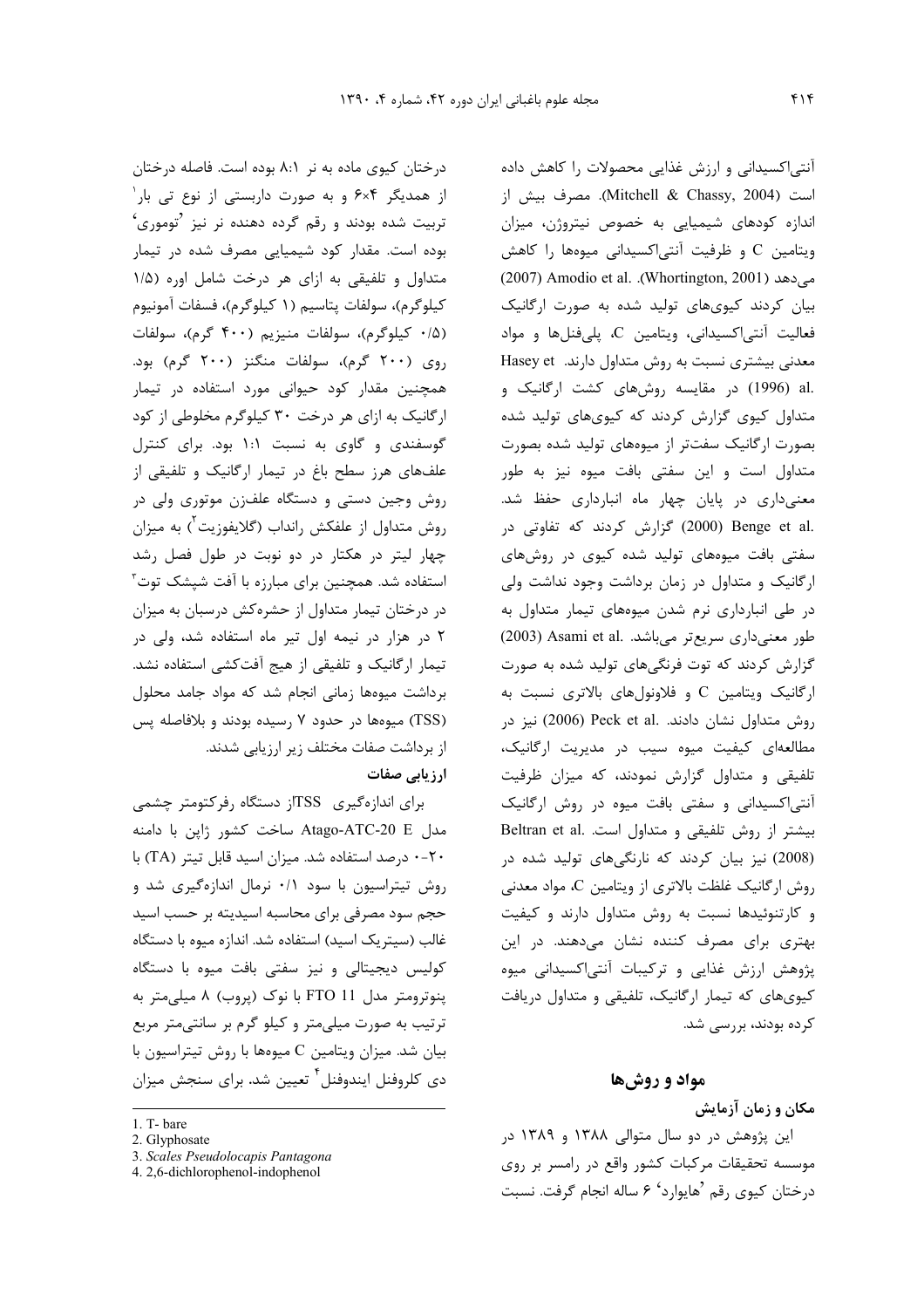كلروفيل و كارتنوئيد كل ميوهها از روش Wellburn (1994) استفاده گردید. به این منظور ۰/۴ گرم از بافت میوه با کمک نیتروژن مایع در داخل هاون چینی آسیاب و به آن ١٠ ميلي ليتر استون ٨٠ درصد اضافه شد. محلول حاصل با كاغذ صافى، صاف و حجم نهايي محلول صاف شده به ۲۰ میلی لیتر رسانیده شد. جذب محلول در طول موجهای ۶۴۶/۲، ۶۶۳/۲ و ۴۷۰ نانومتر با PG Instruments ltd - T80+ اسيكتروفتومتر مدل UV/VIS قرائت شد.

میزان فنل کل در عصاره گوشت میوه با روش فولین سیکالتو` تعیین شد. برای این منظور ۱۰۰ میکرولیتر از عصاره استخراج شده ميوه با اتانول : استون (٧:٣ ٧/٧) را با آب مقطر به حجم ۸ میلی لیتر رسانده و به آن ۵۰۰ میکرولیتر فولین (۱:۱ با آب) اضافه شد، پس از یک دقيقه ١۵٠٠ ميكروليتر كربنات سديم (٢٠ gr/١٠٠ml) افزوده شد. پس از ۲ ساعت نگهداری در دمای اتاق و شرایط تاریکی میزان جذب عصاره در طول موج ۷۶۵ نانومتر با استفاده از دستگاه اسیکتروفتومتر قرائت گردید و از گالیک اسید به عنوان استاندارد استفاده شد Du et) .al., 2009)

اندازەگيرى تركيبات فنلى شامل كاتچين، كوئرستين ۳-گالاکتوزاید و کلروژنیک اسید با استفاده از دستگاه UV مدل (Waters, MA, USA) با دتكتو, W (Waters Dual  $\lambda$  Absorbance 2487) انجام گرفت و ترکیبات فوق شناساگر به ترتیب در طول موجهای ۲۸۰، (Bakhshi & Arakawa, تانومتر تنظيم شد (Bakhshi & Arakawa) (2006. در این آزمایش از سه استاندارد استفاده شد (کاتچین، کوئرستین-۳- گالاکتوزاید و کلروژنیک اسید که به ترتیب در ۲۸۰، ۳۵۰ و ۳۲۰ نانومتر بیشترین جذب خود را نشان دادند) (شکل ۱). برای استخراج، یک میلی لیتر حلال حاوی متانول و استیک اسید به نسبت ٨۵ به ١۵ (حجمى/ حجمى) به يک گرم بافت آسياب شده میوه اضافه شد. سپس نمونهها در دمای ۴ درجه سانتے گراد به مدت ۲۴ ساعت قرار گرفتند. پس از آن عصارمها به مدت ۱۰ دقیقه با دور ۱۰۰۰۰ سانتریفیوژ شدند. سپس عصاره سانتریفیوژ شده با فیلترهای با قطر منافذ ۰/۴۵ µm ماف شدند و در نهایت ۵۰ میکرولیتر از عصاره فیلتر شده به دستگاه ترزیق شد. به منظور آنالیز کمی، کروماتوگرامهای حاصل از تزریق هر نمونه با کروماتوگرامهای به دست آمده از تزریق استانداردهای مربوطه مقايسه و در نهايت غلظت اين تركيبات برحسب میکروگرم در ۱۰۰ گرم بافت تازه محاسبه شد.



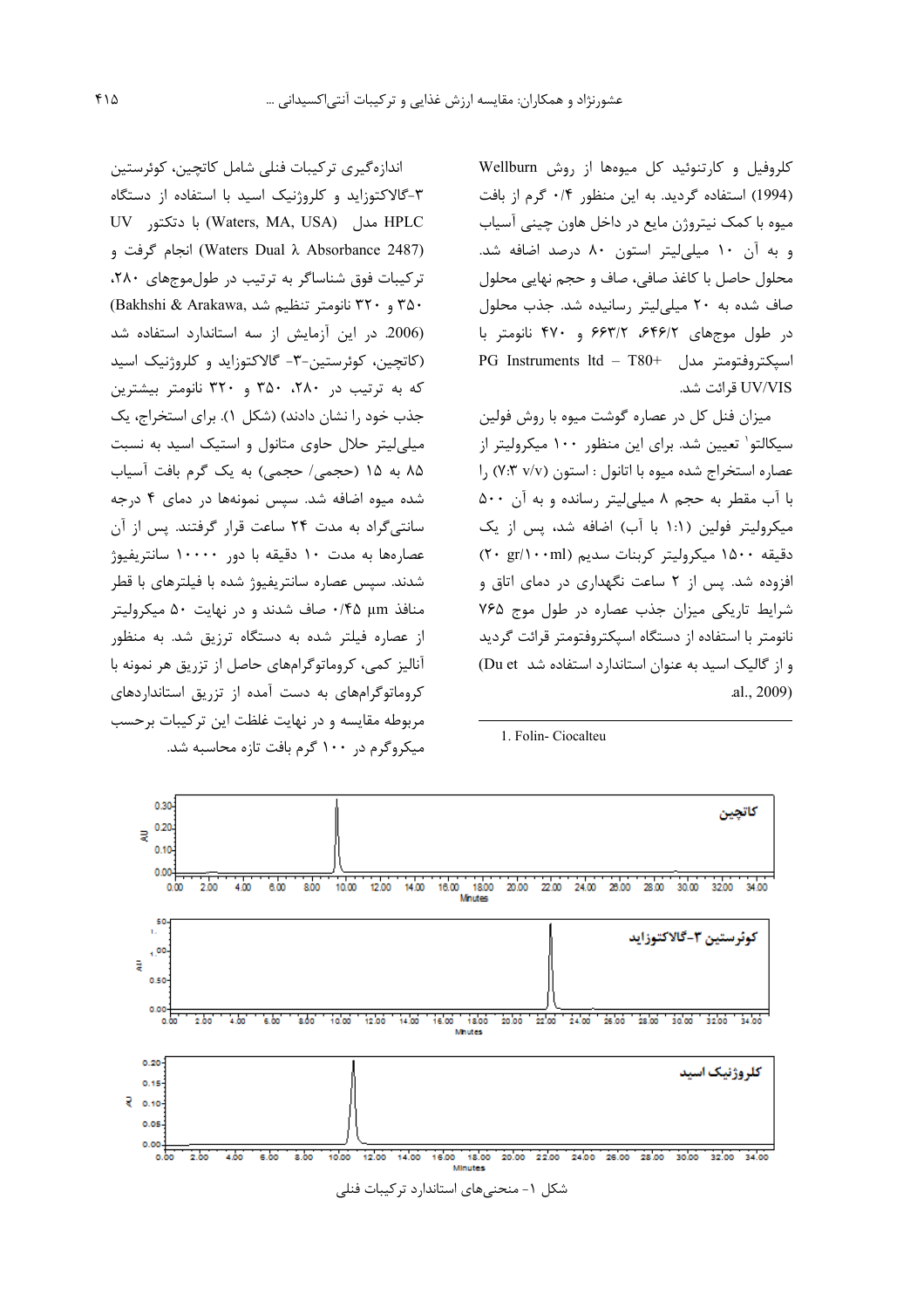ظرفیت آنتیاکسیدانی عصارهها، از طریق خنثی کنندگی رادیکال آزادDPPH ( ۲و۲ دیفنیل ۱-پیکریل هیدرازیل) تعیین و میزان جذب توسط دستگاه اسیکتروفتومتر در طول موج ۵۱۷ نانومتر قرائت شد (Du et al, 2009). ظرفيت أنتي|كسيداني عصارهها به صورت درصد بازدارندگی DPPH با استفاده از رابطه زیر محاسبه شد:

% DPPH<sub>sc</sub>=  $\frac{(A_{\text{cont}} - A_{\text{ samp}})}{A_{\text{cont}}}$  × 100 DPPHsc%: درصد بازدارندگی  $DPPH$  میزان جذب: (DPPH + ميزان جذب (نمونه: DPPH) تجزيه تحليل دادهها

این پژوهش بهصورت تجزیه مرکب بر اساس طرح بلوکهای کامل تصادفی در سه تکرار و هر تکرار شامل چهار درخت اجرا شد. تجزیه آماری دادهها با نرمافزار SAS (9.1) و مقايسه ميانگينها با آزمونTukey در سطح احتمال ۵٪ انجام گرفت.

#### نتايج و بحث

## اندازه ميوه

میانگین دادهها نشان داد که در تیمار ارگانیک طول میوهها به طور معنیداری کوچکتر از تیمار تلفیقی و متداول بود و میوهها کمی گرد شده بودند (شکل ۲). .2007) Roth et al (2007) دليل كوچكتر بودن ميوههاى ارگانیک سیب را سرعت رشد کمتر درختان بیان کردند. .2008) Do Amarante et al (2008) كوچكتر شدن اندازه میوههای سیب ارگانیک را کوچکتر بودن سلولها و فضای کمتر بین سلولی ذکر نمودند که سبب افزایش عمر انبارداری میوهها شد. به نظر می رسد که استفاده از کودهای شیمیایی به خصوص نیتروژن بالا علاوه بر تسریع رشد شاخهها سبب افزایش اندازه سلول و بزرگتر شدن میوه کیوی به خصوص از لحاظ طولی مے شود.

## سفتے بافت میوہ

نتایج نشان داد که بیشترین میزان سفتی بافت

1.2, 2-diphenyl-1-picrylhydrazyl

مربوط به میوههای ارگانیک و کمترین میزان آن مربوط به روش متداول و تلفیقی است، اگرچه از لحاظ آماری اختلاف معنى دارى را نشان ندادند. همچنين ميزان سفتی بافت میوه در سال دوم به طور معنیداری بالاتر از سال اول بوده است (جدول ١). سفتي بافت ميوه كيوي به طور گستردهای در تعیین کیفیت پس از برداشت استفاده میشود و سرعت نرم شدن بافت در طی انبار بر عمر انبارمانی و قابلیت عرضه به بازار میوه مؤثر هستند (Tavarini et al., 2008). استفاده از کودهای شیمیایی سبب كاهش سفتى بافت ميوه شده است. در توت فرنگی مشاهده شد که مصرف کودهای نیتروژنه سبب كاهش سفتى بافت ميوه در زمان برداشت وطى انبارداری شده است (Abu-Zahra & Tahboub, 2008). .2000) Benge et al) گزارش کردند که اگرچه سفتی بافت کیویهای تولید شده در تیمار ارگانیک و متداول تفاوت معنیداری در زمان برداشت نداشتند، اما در پایان ۴ ماه انبارداری میوههای ارگانیک به طور معنیداری سفتتر از میوههای تلفیقی و متداول بود، که یکی از دلایل آن تأثیر ویژگیهای خاک روی ترکیبات معدنی میوه به خصوص کلسیم و نیتروژن ذکر شده است. در این پژوهش تفاوت در سفتی بافت میوه در زمان برداشت نیز وجود داشت. بیشتر بودن سفتی بافت میوه در سال دوم به دلیل اثر بخشی بیشتر تیمارهای ارگانیک میتواند باشد، بعلاوه با تعداد روزهای بارندگی کمتر و ساعات آفتابی بیشتر در سال دوم نیز میتواند مرتبط باشد که با گزارشهای .Moretti et al (2010) مطابقت دارد.

مواد جامد محلول (TSS) و اسید قابل تیتر (TA) و نسبت مواد جامد محلول به اسید قابل تیتر (TSS/TA)

نتایج نشان داد که در زمان برداشت میزان TSS تیمار متداول و تلفیقی نسبت به تیمار ارگانیک به طور معنىدارى بالاتر بود (شكل٣). ميزان TSS از شاخصهای مهم کیفی است که رابطه مستقیم با کیفیت خوراکی میوه در زمان رسیدن دارد و مصرف كنندگان ميوه رسيده با ميزان TSS بالا را 02006) Peck et al. و (2000) Benge et al. گزارش کردند که کیوی و سیبهای تولید شده در کشت متداول، TSS بالاتری نسبت به کشت ارگانیک ۴۱۶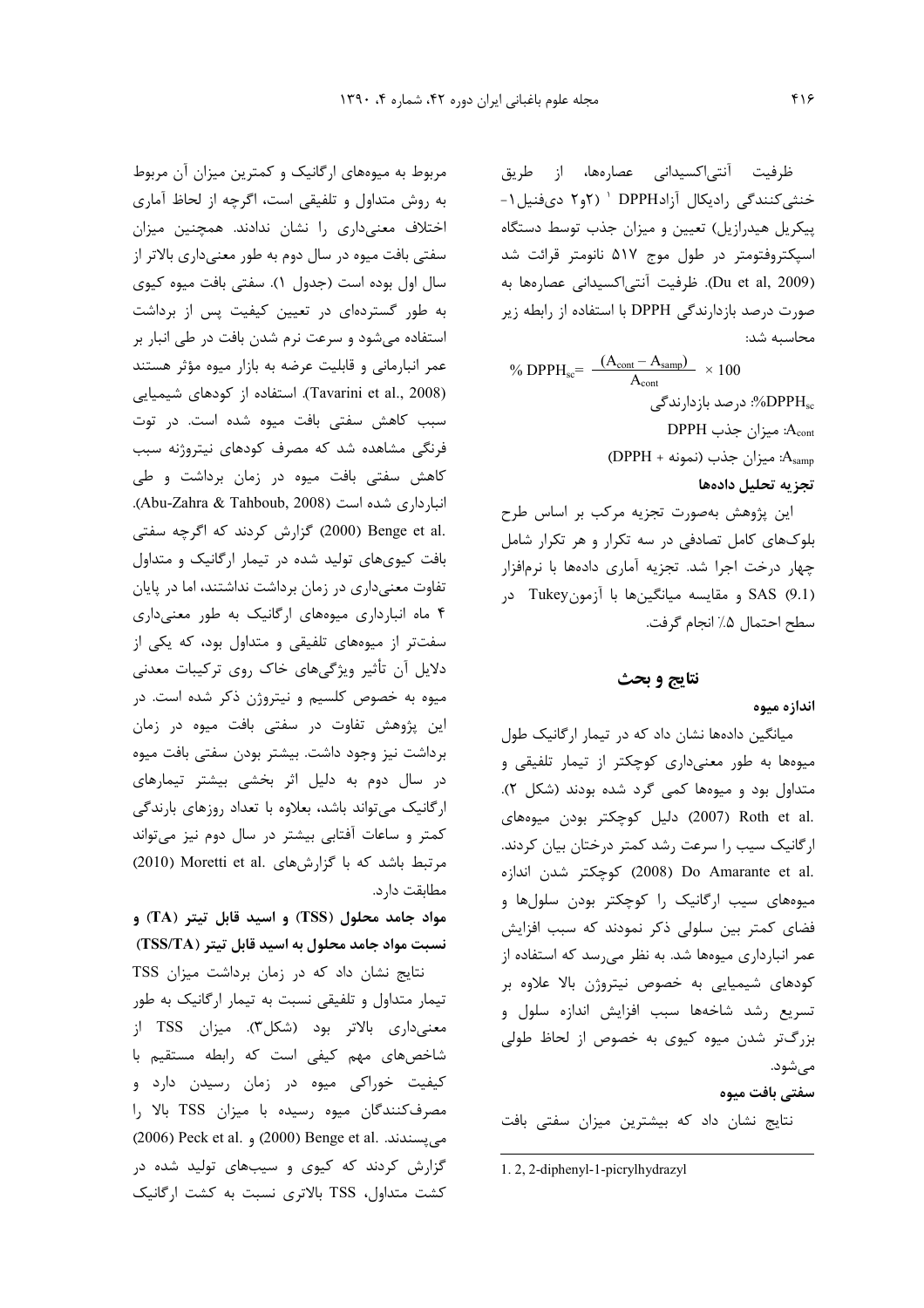دارند و دلیل آن را بالا بودن مصرف نیتروژن نسبت دادند که باعث کاهش جذب کلسیم و افزایش تنفس و کاهش ماندگاری میوه میشود.

نتايج ميزان TA و TSS/TA در جدول ۱ خلاصه شده است. در تیمار ارگانیک میزان TA نسبت به تیمار متداول و تلفیقی در طی هر دو سال بالاتر بوده است، اگرچه میزان آن در سال دوم بالاتر از سال اول بوده است اما از لحاظ آماری تفاوت معنیداری مشاهده نشده

است. میزان TSS/TA تیمار متداول و تلفیقی بالاتر از تیمار ارگانیک می باشد (جدول ۱). معمولاً میوه کیوی در زمان برداشت دارای ۲/۵-۰/۹ درصد TA است، که از این مقدار ۴۰-۴۰ درصد به صورت سیترات، ۴۰-۴۰ درصد کوئینات و ١٠ درصد مالات است ..Marsh et al (2004. Amodio et al. 2004) نيز گزارش كردند كه میزان سیتریک اسید در میوههای ارگانیک کیوی بالاتر از میوههای متداول بود، اما تفاوت معنیداری بین آنها

| جدول ۱- مقایسه میانگین برخی دادههای مربوط به میوه کیوی رقم <sup>ر</sup> هایوارد' در روشهای متفاوت مدیریت |          |                               |                                    |                       |                            |  |  |  |
|----------------------------------------------------------------------------------------------------------|----------|-------------------------------|------------------------------------|-----------------------|----------------------------|--|--|--|
|                                                                                                          | صفتها    | کار تنوئید کل<br>(mg/100 gFW) | سفتے بافت<br>(Kg/cm <sup>2</sup> ) | شاخص طعم<br>TSS/TA(%) | اسيديته قابل تيتر<br>TA(%) |  |  |  |
|                                                                                                          | ار گانیک | 73166a                        | $f/\Delta\Delta \cdot bc$          | $\Delta$ ۶a           | ۱/۶a                       |  |  |  |
| سال ۱۳۸۸                                                                                                 | متداول   | 55/52                         | $f/f \cdots C$                     | 5/5a                  | $\frac{1}{3}$              |  |  |  |
|                                                                                                          | تلفيقى   | 89/8a                         | $f/\gamma \Delta \cdot C$          | 5/57a                 | 1/T <sub>7</sub> a         |  |  |  |
| سال ۱۳۸۹                                                                                                 | ار گانیک | $V\Delta/V \cdot a$           | $\Delta/\Delta \cdot \cdot a$      | 9.5a                  | $\frac{1}{\sqrt{2}}$       |  |  |  |
|                                                                                                          | متداول   | $8\Delta/V \cdot a$           | $f/A\Delta \cdot bc$               | y/sra                 | $\sqrt{6a}$                |  |  |  |
|                                                                                                          | تلفيقى   | YY/YYa                        | $\Delta/\sqrt{1+\Delta}$           | F/Vra                 | 1/57a                      |  |  |  |

در هر ستون، میانگینهای با حروف مشترک از نظر آماری ذر سطح ۵ در صد آزمون توکی معنیدار نمیباشد.



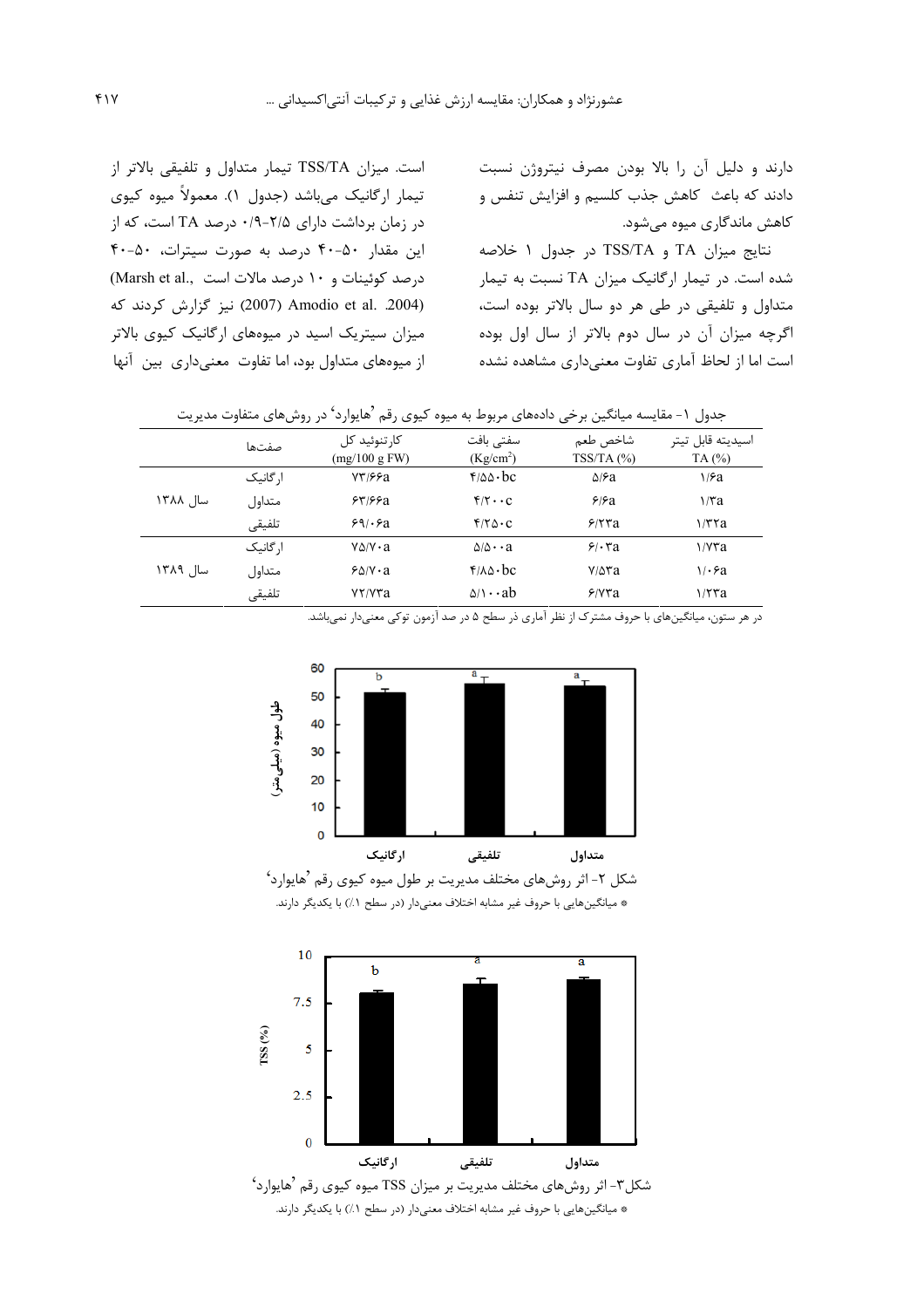وجود نداشت. .Peck et al (2006) ميزان TA ميوه سیب را در سیستمهای مدیریت ارگانیک بالاتر گزارش نمودند. بالا رفتن نسبت TSS/TA نشاندهنده افزايش میزان قند و کاهش مقدار اسید میباشد. بنابراین می توان گفت که میوههای ارگانیک تغییرات در رسیدن و پیری میوه مثل افزایش TSS و کاهش TA را با تأخیر نشان دادند که در نتیجه نسبت TSS/TA آنها کمتر بود.

### $C$ ويتامين

نتایج نشان داد که میزان ویتامین C در هر دو طی سال برداشت در میوههای ارگانیک به طور معنیداری بیشتر از میوههای متداول و تلفیقی بوده است، اما بین تیمار تلفیقی و متداول تفاوت معنیداری مشاهده نشد (شكل ۴). همچنين نتايج نشان داد كه ميزان ويتامين C در سال دوم اندکی بیشتر شد، اگرچه از لحاظ آماری تفاوت معنی داری وجود نداشت (شکل۴). میزان ویتامین C میوه کیوی در محدوده بین ۲۰۰-۳۷ میلیگرم به ازای هر ۱۰۰ گرم وزن تر است (Tavarini et al., 2008). C بیان کردند که ویتامین C بیان کردند که بر کیویهای تولید شده در روش ارگانیک به طور معنیداری بالاتر از روش متداول است. در خصوص كاهش ويتامين C در تيمار متداول، Whortington (2001) بيان كرد كه تغذيه با كود نيتروژنه با كاهش تولید کربوهیدرات، سنتز ویتامین C را نیز کاهش می دهد، اما Lee & Kader (2000) بیان نمودند که

مصرف بالای کودهای نیتروژندار سبب افزایش رشد شاخساره گیاهان میشود، که با کاهش شدت نور سنتز ويتامين C را نيز كاهش مى دهد. كاهش ميزان ويتامين در میوههای پرتقال، لیمو، گریب فروت و نارنگی نیز C با افزایش میزان مصرف کود نیتروژنه گزارش شده است. کلروفیل و کارتنوئید کل

میزان کلروفیل کل در تیمار ارگانیک به طور معنیداری بالاتر از روش تلفیقی و متداول بوده است (شکل ۵). همچنین بیشترین میزان کارتنوئید کل مربوط به میوههای تیمار ارگانیگ بوده است، اما از لحاظ آماری اختلاف معنیداری با میوههای تیمار متداول و تلفیقی در طی دو سال نشان ندادند (جدول ۱). کیوی رقم <sup>ف</sup>هایوارد' از معدود میوههای است که رنگ گوشت میوه به رنگ سبز است و در زمان رسیدن برخلاف سایر ميوهها تغيير رنگ نمي دهد (Montefiori et al., 2009). .2007) Nishiyama et al بيان نمودند كه سبز بودن گوشت میوه به دلیل حضور رنگیزههای کلروفیل و کارتنوئیدهای مختلف از جمله لوتئین و بتاکارتن است که ترکیب این رنگیزهها در میوه علاوه بر تأثیر در رنگ گیری گوشت، نقش مهمی در سلامت انسان دارند. :Amodio et al (2007) نیز ثابت کردند که کیویهای تولید شده در کشت ارگانیک رنگ سبز تیرهتری نسبت به کیویهای متداول دارند که نتایج ما موافق با یافتههای آن می باشد. به نظر می رسد بالاتر بودن میزان کلروفیل کل در میوههای ارگانیک به بالا بودن میزان

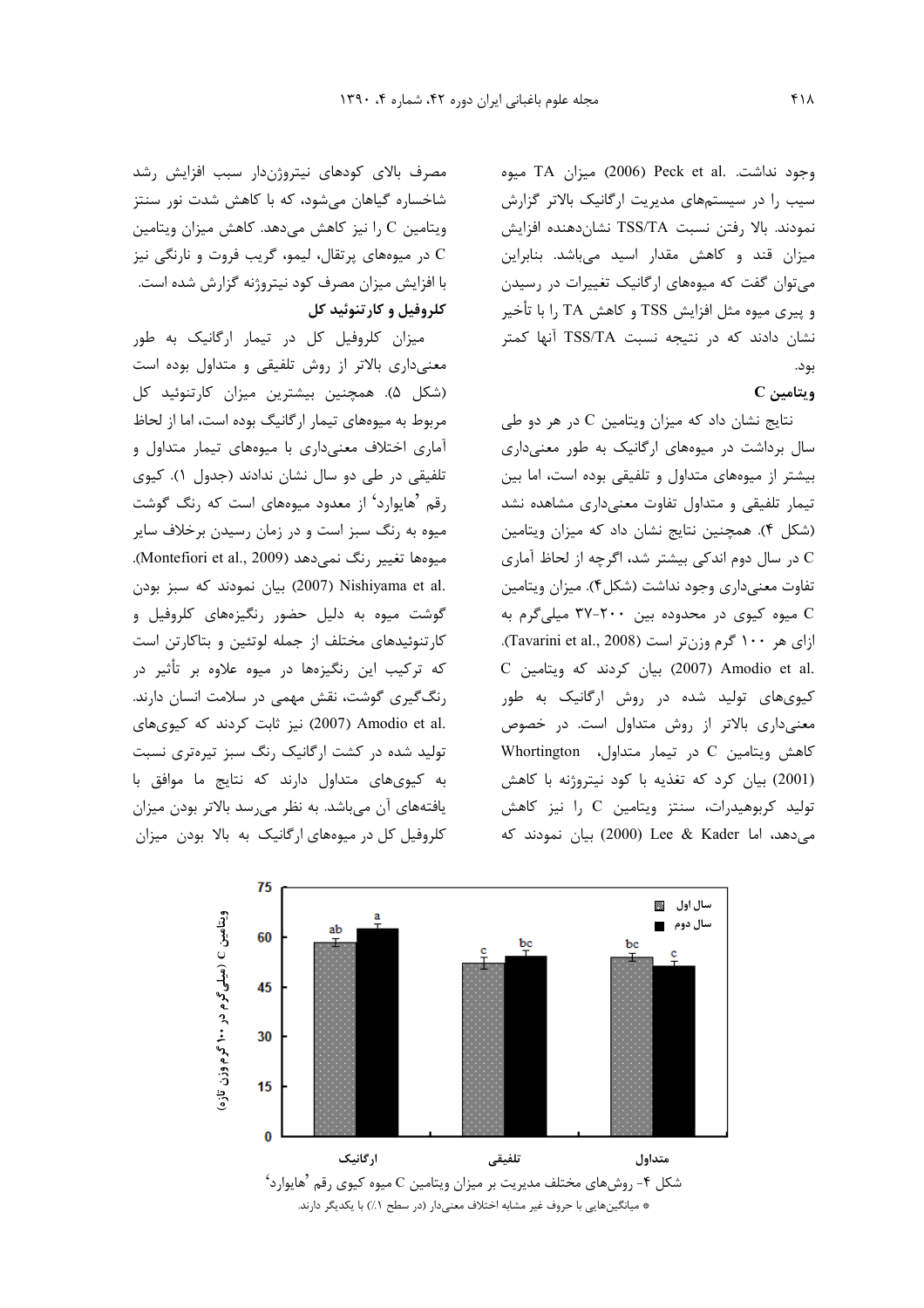

اسید میوه مرتبط باشد، به طوری که هر چه نشت اسیدهای آلی از واکوئل بیشتر باشد، بافت میوه نیز (Montefiori et al., 2009; Nishiyama et روشن تراست, al., 2007). همچنین کاربرد کودهای شیمیایی باعث افزایش فعالیت آنزیم کلرفیلاز و روشن شدن بافت سبز میوه می شود (Lee & Kader, 2000).

#### فنل كل

نتایج نشان داد که بیشترین میزان فنل کل مربوط به میوههای تیمار ارگانیک بوده است، اما بین روش تلفیقی و متداول اختلاف معنیداری مشاهده نشد (شكل ۶). يلي فنلها بخش مهمى از آنتى اكسيدانها هستند که در جلوگیری از بسیاری بیماریها از جمله سرطان نقش دارند. این ترکیبات بسیار متنوع هستند و Zhao et al. (Lima et al., 2009) اثرهای متفاوتی دارند (2007) بیان نمودند که استفاده از کودهای آلی می تواند سبب افزایش ترکیبات فنلی میوه و سبزی شود. همچنین عدم استفاده از آفتکشها در سیستم ارگانیک سبب افزایش ترکیبات فنلی میشود .Lima et al (2009) Berenike et al. .2009 (2009) علت بالا بودن ميزان فنل محصولات ارگانیک را محدودیت استفاده از نیتروژن و جذب بیشتر فسفر گزارش کردند. تر كيبات فلاونوئيدي

نتایج نشان داد که میزان ترکیبات فلاونوئیدی مثل کاتچین، کوئرستین ۳- گالاکتوزاید، کوئرستین کل و کلروژنیک اسید در تیمار ارگانیک به طور معنیداری بالاتر از تيمار متداول و تلفيقي بوده است (جدول ٢).

Fiorentino et al. يافتههاى بافته استه با يافتههاى تحقيق حاضر، با (2009) و Dawes & Keene (1999) در کیوی مطابقت دارد. Berenike et al. (2009) بالاتر بودن ميزان فلاونوئیدها را در سیبهای ارگانیک به جذب فسفر بالاتر و محدودیت نیتروژن نسبت دادند. افزایش جذب فسفر میتواند انرژی لازم، برای سنتز ترکیبات فيتوشيميايي را فراهم كند. .Peck et al (2006) بيان کردند که استفاده از علفکشهای شیمیایی در کشتهای متداول و تلفیقی از ساخت آنزیم ضروری ۵-اینول پیرویل شکیمات-۳- فسفات سنتاز<sup>۱</sup> که در مسیر سنتز فلاونوئید نقش کلیدی دارد، جلوگیری میکند. همچنین بالا بودن ترکیبات فنلی در میوهها ارگانیک به دلیل مواجه شدن میوهها با تنشهای محیطی بیشتر می باشد (Faller & Fialho, 2010).

## ظرفيت آنتي|كسيداني

نتایج نشان داد که ظرفیت آنتی|کسیدانی میوه در طی هر دو سال در تیمار ارگانیک به طور معنیداری بالاتر از تیمار تلفیقی و متداول بوده است (شکل ۷). عمده ظرفیت آنتی|کسیدانی میوه کیوی به ترکیبات Peck .(Du et al., 2009) بر میگردد .et al (2006) دلايل بالا بودن ظرفيت آنتى اكسيدانها در میوههای ارگانیک را علاوه بر عملکرد پائینتر و افزایش ماده آلی خاک، متراکم نبودن تاج درختان بیان کردند، به طوری که میوههای درختان ارگانیک بیشتر در

<sup>1.5-</sup>enolpyruvyl skimimate-3-phosphate synthase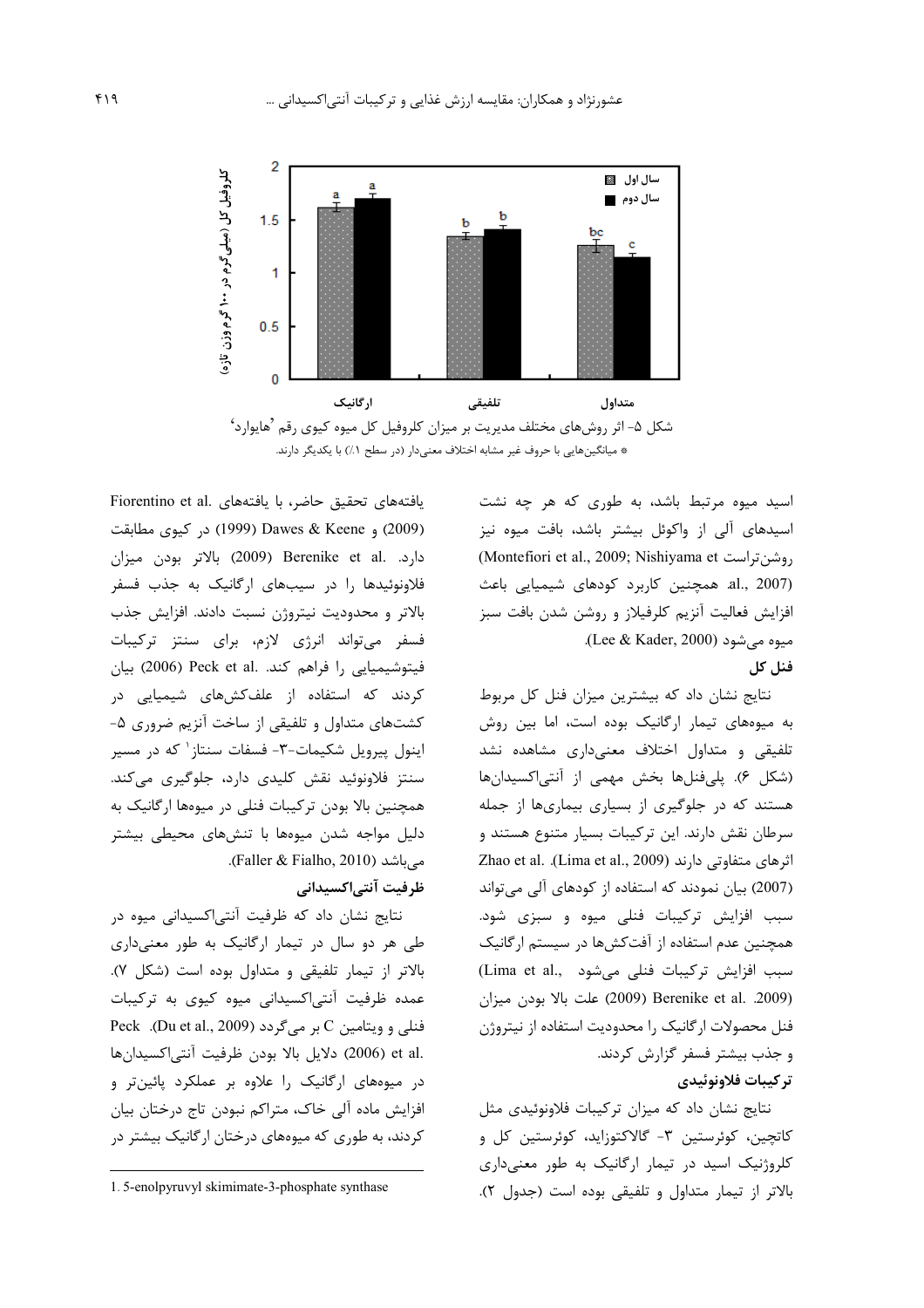| کود نیتروژنی ظرفیت آنتیاکسیدانی میوه را کاهش        | معرض نور کامل خورشید قرار میگیرند. در این پژوهش  |
|-----------------------------------------------------|--------------------------------------------------|
| مے ٖدھد.                                            | نیز این روند به وضوح مشاهده شده است، به طوری که  |
| همبستگی بین صفات فیزیولوژیکی و سفتی بافت میوه       | میوههای تیمار متداول و تلفیقی به دلیل استفاده از |
| سفتی بافت میوه مهمترین عامل تعیین <i>ک</i> ننده عمر | .<br>کودهای شیمیایی و گسترش رشد شاخسارهها نور    |
| انباری میوه کیوی میباشد. نتایج نشان داد که          | کمتری را نسبت به میوههای ارگانیک دریافت نمودند.  |
| همبستگی منفی و معنیداری بین سفتی بافت و میزان       | 2002) Awad & De Jager كزارش نمودند تغذيه با      |

| جدول ۲- مقایسه میزان ترکیبات فنلی میوه کیوی رقم ′هایوارد' در روشهای مختلف مدیریت |          |                             |                  |                                                                  |                  |  |  |  |
|----------------------------------------------------------------------------------|----------|-----------------------------|------------------|------------------------------------------------------------------|------------------|--|--|--|
|                                                                                  | صفتها    | كوئرستين ٣- گالاكتوزايد     |                  | کوئرستین کل (میکروگرم۔ کلروژنیک اسید (میکروگرم۔ کاتچین (میکروگرم |                  |  |  |  |
|                                                                                  |          | (میکرو گرم بر گرم وزن تازه) | بر گرم وزن تازه) | بر گرم وزن تازہ)                                                 | بر گرم وزن تازه) |  |  |  |
|                                                                                  | ا, گانیک | 5/17a                       | $\frac{17}{50}$  | $\frac{1}{1}$                                                    | 9/27a            |  |  |  |
| سال ۱۳۸۸                                                                         | متداول   | $\frac{7}{8}$               | $V/Y$ $\Delta d$ | 5/56                                                             | f/Yb             |  |  |  |
|                                                                                  | تلفيقى   | $\mathbf{r}$                | 9/55             | 9/9ab                                                            | $\Delta/\lambda$ |  |  |  |
|                                                                                  | ا, گانىك | $\Delta/\Delta$ ra          | 1.4ab            | ۱۱/۳۹a                                                           | 9/V9a            |  |  |  |
| سال ۱۳۸۹                                                                         | متداول   | $\gamma$                    | $V/\Delta$ 9cd   | Y/F1b                                                            | $f$ /۲ $v$ b     |  |  |  |
|                                                                                  | تلفيقى   | $\tau/\tau$ rb              | $9/0 \cdot bc$   | $\frac{9}{600}$                                                  | $9/1 \cdot ab$   |  |  |  |

| دول ۲- مقایسه میزان ترکیبات فنلی میوه کیوی رقم 'هایوارد' در روشهای مختلف مدیریت |  |  |  |  |
|---------------------------------------------------------------------------------|--|--|--|--|
|                                                                                 |  |  |  |  |

\* در هر ستون، میانگینهای با حروف مشترک از نظر آماری در سطح ۵ در صد آزمون توکی معنیدار نمیباشد.



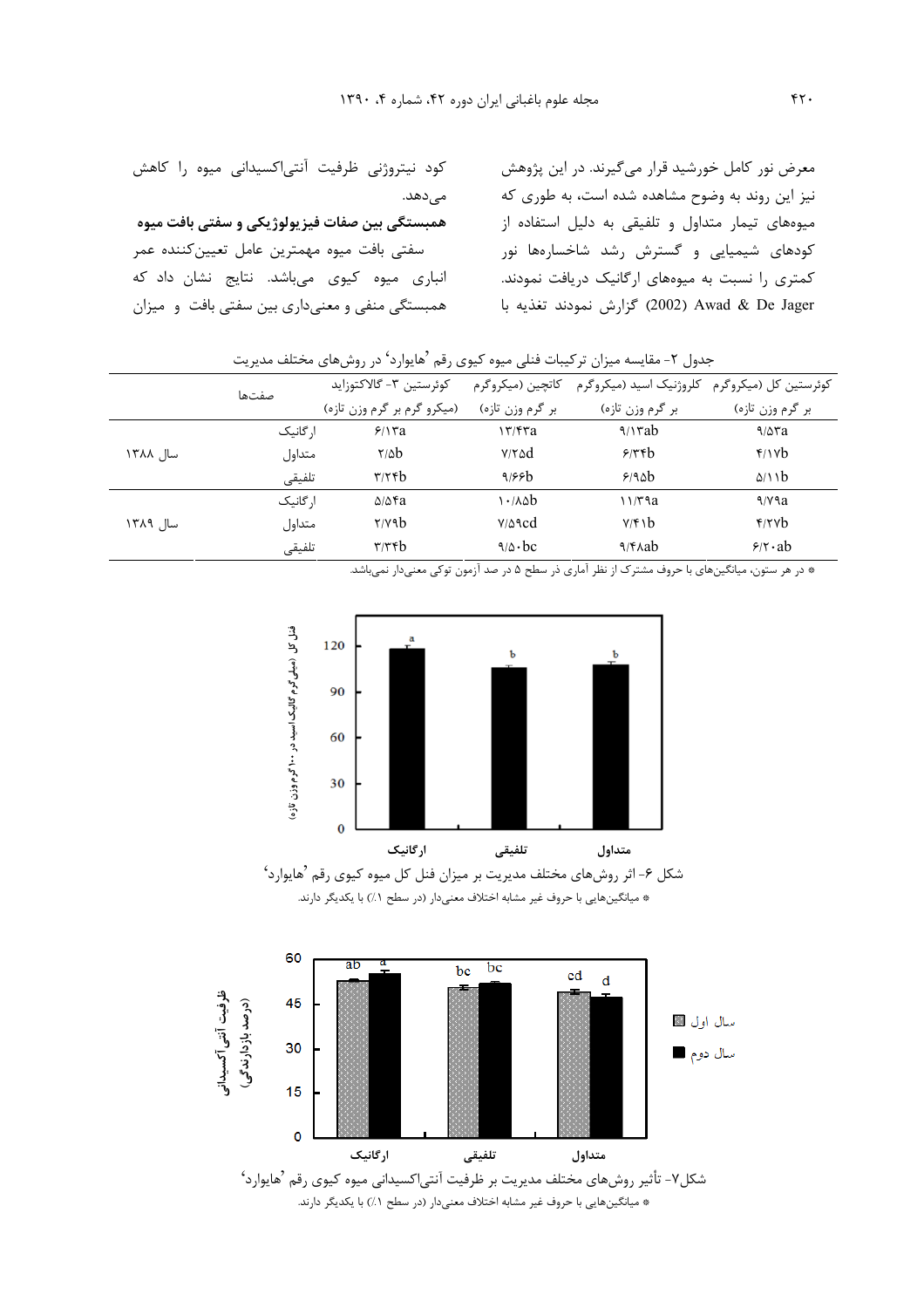TSS وجود دارد، اما بين فلاونوئيد كل، ظرفیت آنتی|کسیدانی و کلروفیل کل با سفتی بافت به میکند که میوههایی که به صورت ارگانیک تولید ترتیب همبستگی مثبت و معنیدار در سطح ۱٪ و ۵٪ دیده شد (جدول۳). همچنین میزان ویتامین C و برخوردار میباشند و همبستگی مثبتی در سطح ۱٪ ظرفیت آنتی|کسیدانی همبستگی مثبت در سطح ۱٪ با

کلروفیل کل نشان دادند. به طور کلی، نتایج بیان شدند از ظرفیت آنتی|کسیدانی و کلروفیل بالاتری مشاهده شد.

حدول ۳- همیستگی پین صفات فیزیولوژیکی یا سفتی میوه کیوی رقم 'هایوارد'

| ويژگى              | مواد جامد                         | اسيديته                   | ويتامين                    | كلروفيل                                   | كارتنوئيد                | فنل          | فلاونوئيد                      | ظرفيت            |      |
|--------------------|-----------------------------------|---------------------------|----------------------------|-------------------------------------------|--------------------------|--------------|--------------------------------|------------------|------|
|                    | محلول                             |                           | C                          | کل                                        | کل                       | کل           | کل                             | آنتی کسیدانی     | سفتى |
| مواد جامد محلول    |                                   |                           |                            |                                           |                          |              |                                |                  |      |
| اسيديته            | $- \cdot 74$                      |                           |                            |                                           |                          |              |                                |                  |      |
| ويتامين ث          | $-11Y$                            | $\cdot$ /۴۳               |                            |                                           |                          |              |                                |                  |      |
| كلروفيل كل         | $- \cdot / \tau \wedge$           | .79                       | $\cdot$ /Y $\cdot$ $^{**}$ |                                           |                          |              |                                |                  |      |
| كار تنوئيد كل      | $\cdot$ /٣٢                       | $\cdot/\cdot7$            | .77V                       | $\cdot/\cdot \wedge$                      |                          |              |                                |                  |      |
| فنل کل             | $-\cdot/\cdot$ ۶                  | $\cdot/\gamma$            | .115                       | $.77\lambda$                              | $\cdot/\tau$             |              |                                |                  |      |
| فلاونوئيد كل       | $-\cdot/\lambda$                  | $\cdot/\cdot \wedge$      | .179                       | .75                                       | $\cdot$ / $\cdot$ 9      | .19          |                                |                  |      |
| ظرفيت آنتىاكسيداني | $- \cdot / \mathfrak{F} \gamma^*$ | $\cdot$ / $\varsigma$ r** | $\cdot$ /Y $\Lambda$ **    | $\cdot$ / $\gamma$ $\gamma$ <sup>**</sup> | $\cdot/\cdot \wedge$     | $.77\lambda$ | .777                           |                  |      |
| سفتى               | $- \cdot 75$                      | $\cdot$ /٢١               | $\cdot$ /٣٧                | $\cdot$ /0 $r^*$                          | $\cdot$ / $\cdot$ $\tau$ | .115         | $**$<br>$\cdot/\lambda\lambda$ | $\cdot$ /۴۶ $^*$ |      |

+، \*\* و \*: همبستگی معنیدار در سطح احتمال ١ و ۵ درصد.

نتیجهگیری کلی

مساعی جهانی بر این استوار است که از مواد شیمیایی در محصولات کشاورزی استفاده نشود و یا در صورت کاربرد به شکل کاملاً معقول و حساب شده باشد. بررسی مجموع این نتایج نشان می۵هد که روشهای مدیریت در کشاورزی نقش مهمی در افزایش ارزش .<br>غذایی و ترکیبات آنتی/کسیدانی میوه کیوی فروت رقم هایوارد دارد. همان طور که مشاهده شد میوههای تولید

## شده در روش ارگانیک از ظرفیت آنتی|کسیدانی و ترکیبات فنلی بالاتری برخوردار بودند.

#### سیاسگز اری

از دانشگاه گیلان و مؤسسه تحقیقات مرکبات کشور، رامسر برای در اختیار قرار دادن امکانات لازم برای انجام این پژوهش و نیز تأمین هزینههای پژوهشی، تشکر و قدردانے ،مے گردد.

#### **REFERENCES**

- 1. Abu-Zahra, T. R. & Tahboub, A. B. (2008). Effect of organic matter sources on chemical properties of the soil and yield of strawberry under organic farming conditions. World Applied Sciences Journal, 5(3), 383-388.
- 2. Amodio, M. L., Colelli, G., Hasey, J. K. & Kader, A. A. (2007). A comparative study of composition and postharvest performance of organically and conventionally grown kiwifruits. Journal of the Science of Food and Agriculture, 87, 1228-1236.
- 3. Asami, D. K., Hong, Y. J., Barrett, D. M. & Mitchell, A. E. (2003). Comparison of the total phenolic and ascorbic acid content of freeze-dried and air dried marionberry, strawberry and corn grown using conventional, organic and sustainable agriculture, practices. Journal of Agricultural and Food Chemistry, 51, 1237-1241.
- 4. Awad, M. A. & De Jager, A. (2002). Relationships between fruit nutrients and concentration of flavonoids and chlorogenic acid in Elstar apple skin. Scientia Horticulturae, 92, 265-276.
- 5. Bakhshi, D. & Arakawa, O. (2006). Induction of phenolic compound biosynthesis with light irradiation in the flesh of red and vellow apples. Journal of Applied Horticulture, 8(2), 101-104.
- Beltran, F. G., Perez-Lopez, A. J., Lopez-Nicola, J. M. & Carbonell-Barrachina, A. (2008). Effects of 6. agricultural practices on instrumental colour, mineral content, carotenoid composition, and sensory